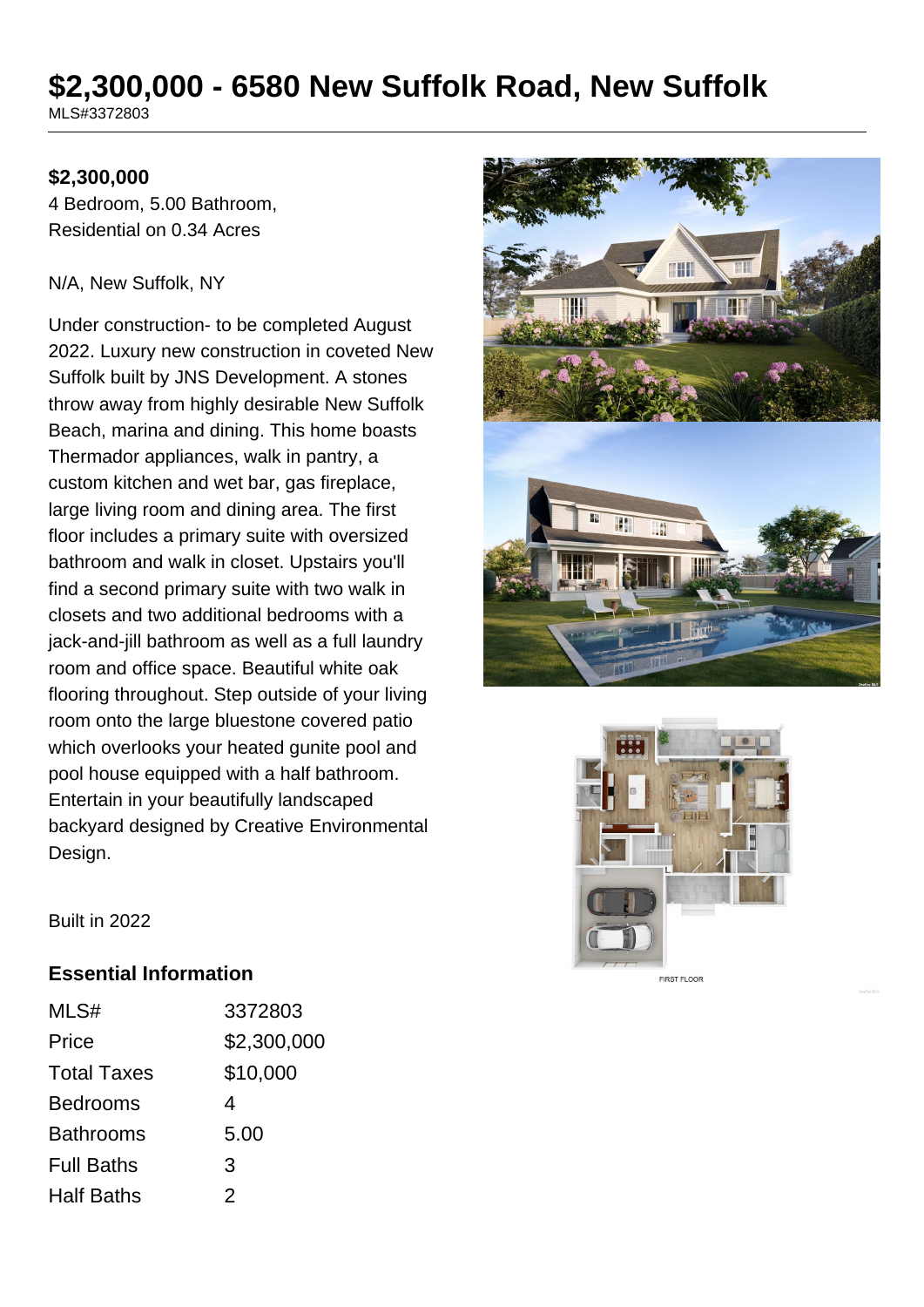| Lot Square Footage14,810 |                                |
|--------------------------|--------------------------------|
| Acres                    | 0.34                           |
| <b>Year Built</b>        | 2022                           |
| <b>Type</b>              | <b>Residential</b>             |
| Sub-Type                 | <b>Single Family Residence</b> |
| <b>Style</b>             | 2 Story                        |
| <b>Status</b>            | Active                         |

## **Community Information**

| 6580 New Suffolk Road |
|-----------------------|
| N/A                   |
| <b>New Suffolk</b>    |
| Suffolk               |
| NY                    |
| 11956                 |
|                       |

## **Amenities**

| Parking      | Private, 2 Car Attached, Attached |
|--------------|-----------------------------------|
| # of Garages | 2                                 |
| Garages      | Private, 2 Car Attached, Attached |
| Waterfront   | Bay, Beach Front                  |
| Has Pool     | Yes                               |
| Pool         | Inground Pool                     |

## **Interior**

| Interior                 | Hardwood                                          |
|--------------------------|---------------------------------------------------|
| <b>Interior Features</b> | Master Bath, Master Downstairs, Walk-In Closet(s) |
| Heating                  | Natural Gas, Forced Air                           |
| Cooling                  | <b>Central Air</b>                                |
| Fireplace                | <b>Yes</b>                                        |
| # of Fireplaces          | 1                                                 |
| Has Basement             | Yes                                               |
| <b>Basement</b>          | Full                                              |
| F.4.                     |                                                   |

## **Exterior**

| Exterior     | Frame |
|--------------|-------|
| Construction | Frame |

## **School Information**